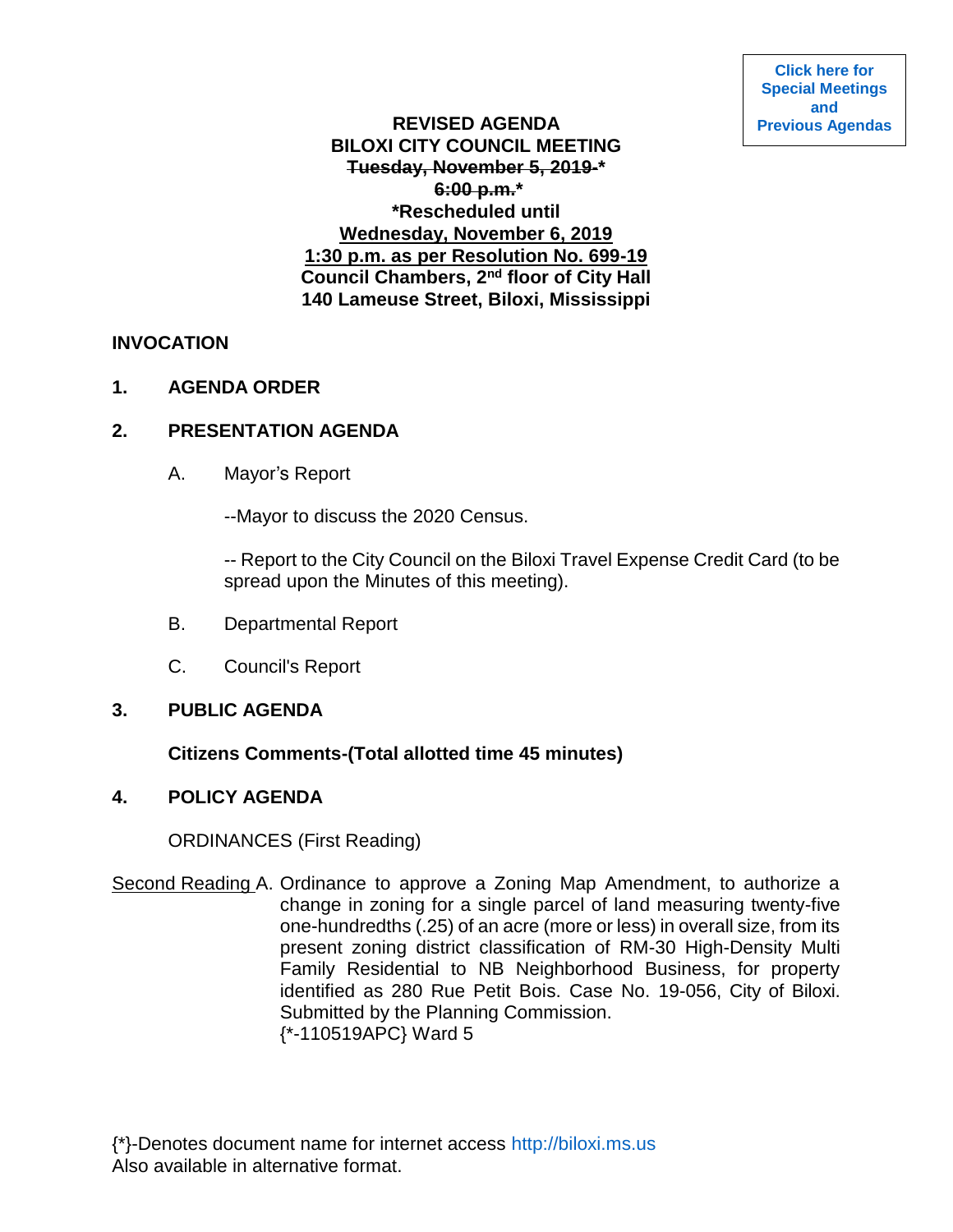# **4. POLICY AGENDA-Continued**

#### ORDINANCES (Second Reading)

2405 B. Ordinance to approve a Zoning Map Amendment, to authorize a change in zoning for a single parcel of land from its present zoning district classification of AR Agricultural Restricted to RS-10 Low-Density Single-Family Residential, for property identified as an unaddressed parcel fronting upon Campbell Drive and situated north of and adjacent to property currently addressed as 1011 Campbell Drive (re: Tax Parcel No. 1208N-01-001.002). Case No. 19-050, City of Biloxi. Submitted by the Planning Commission.

{\*-102219APC} Ward 6 **First reading on October 22, 2019**

### RESOLUTIONS

- 700-19 C. Resolution authorizing and directing the issuance of General **SUBSTITUTE** ObligationTaxable Refunding Bonds, Series 2019, of the City of Biloxi, Mississippi, in a total aggregate principal amount of not to exceed nine million dollars (\$9,000,000) to raise money for the purposes of advance refunding certain of the city's outstanding General Obligation Bonds, series 2014, and of paying the costs of issuance thereof; prescribing the form and details of said Refunding Bonds; providing certain covenants of the City in connection with said Refunding Bonds and directing the preparation, execution and delivery thereof; and for related purposes. Introduced by Mayor A.M. Gilich, Jr. {\*-110519BLEG}
- 701-19 D. Resolution of the Mayor and City Council of the City of Biloxi, **SUBSTITUTE** Mississippi (the "City"), authorizing and approving the form of and distribution of a Preliminary Official Statement for the sale of General Obligation Taxable Refunding Bonds, Series 2019 (the "Bonds"), of the City; approving the form of and execution of a bond purchase agreement for the sale of the Bonds, a Continuing Disclosure Agreement pertaining to the Bonds, and an Escrow Agreement pertaining to the application of the proceeds of the Bonds; approving the form of and execution of, and approving and authorizing the distribution of, an official statement pertaining to the Bonds; and for related purposes. Introduced by Mayor A.M. Gilich, Jr. {\*-110519CLEG}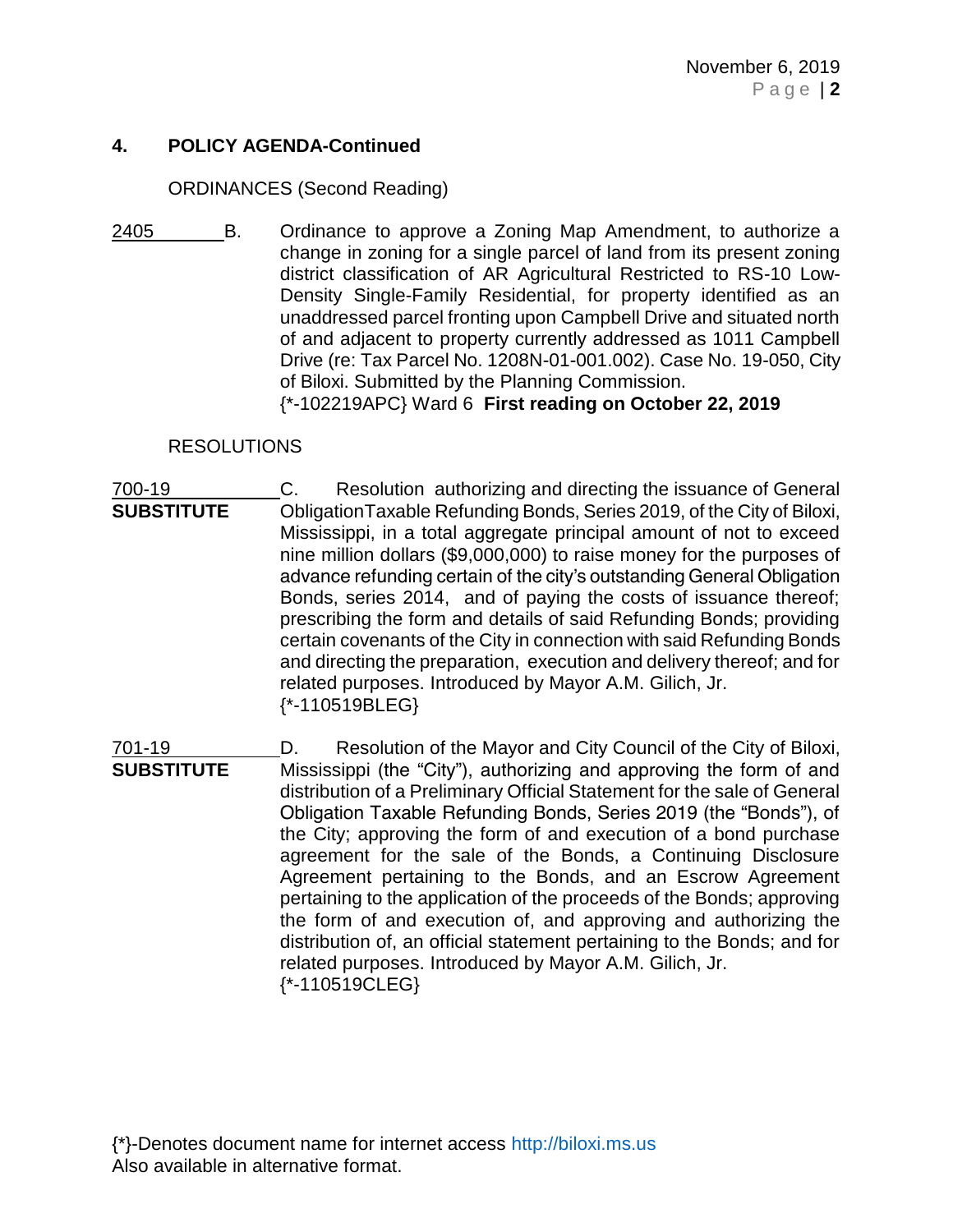### **4. POLICY AGENDA-Continued**

- 702-19 E. Resolution appointing Harry Joachim to the Biloxi Architectural and Historical Review Commission for a term beginning November 5, 2019 and ending December 3, 2020. Introduced by Mayor A.M. Gilich, Jr. {\*-110519BEXC}
- 703-19 F. Resolution requesting Governor Bryant take immediate action regarding the proposed Mid-Breton Basin Large-Scale River Diversion Project to prevent harm to the ecosystems of the Chandeleur Sound, the Biloxi Marsh, The Mississippi Sound, and the Fisheries, Tourism, and way of life that depend upon them. Introduced by Mayor A.M. Gilich, Jr. {\*-110519DLEG}
- 704-19 G. Resolution requesting the Congressional Delegation of the State of Mississippi to take immediate and ardent legislative action to repeal Section 20201, Title II, of Public Law 115-123, and to defeat Section 409, HR3697, currently in the Legislative process of the 116th Congress. Introduced by Mayor A.M. Gilich, Jr. {\*-110519ELEG}
- 705-19 H. Resolution accepting donation of Twenty Thousand Dollars and No/100 (\$20,000.00) from Mississippi Power Company for East Biloxi Student Scholarships at the Kroc Center. Introduced by Mayor A.M. Gilich, Jr. and Council Member Felix O. Gines. {\*-110519CEXC}

# **5. CONSENT AGENDA**

706-19 A. Resolution authorizing the Biloxi Fire Department to accept grant award monies for the Development of a Community Risk Reduction Plan from the Assistance to Firefighters Grant Program - Fire Prevention & Safety in the amount of \$31,032.38 with a cost match of \$1,551.62 (Total Grant Funding \$32,584.00). Introduced by Mayor A.M. Gilich, Jr. {\*-110519AFD}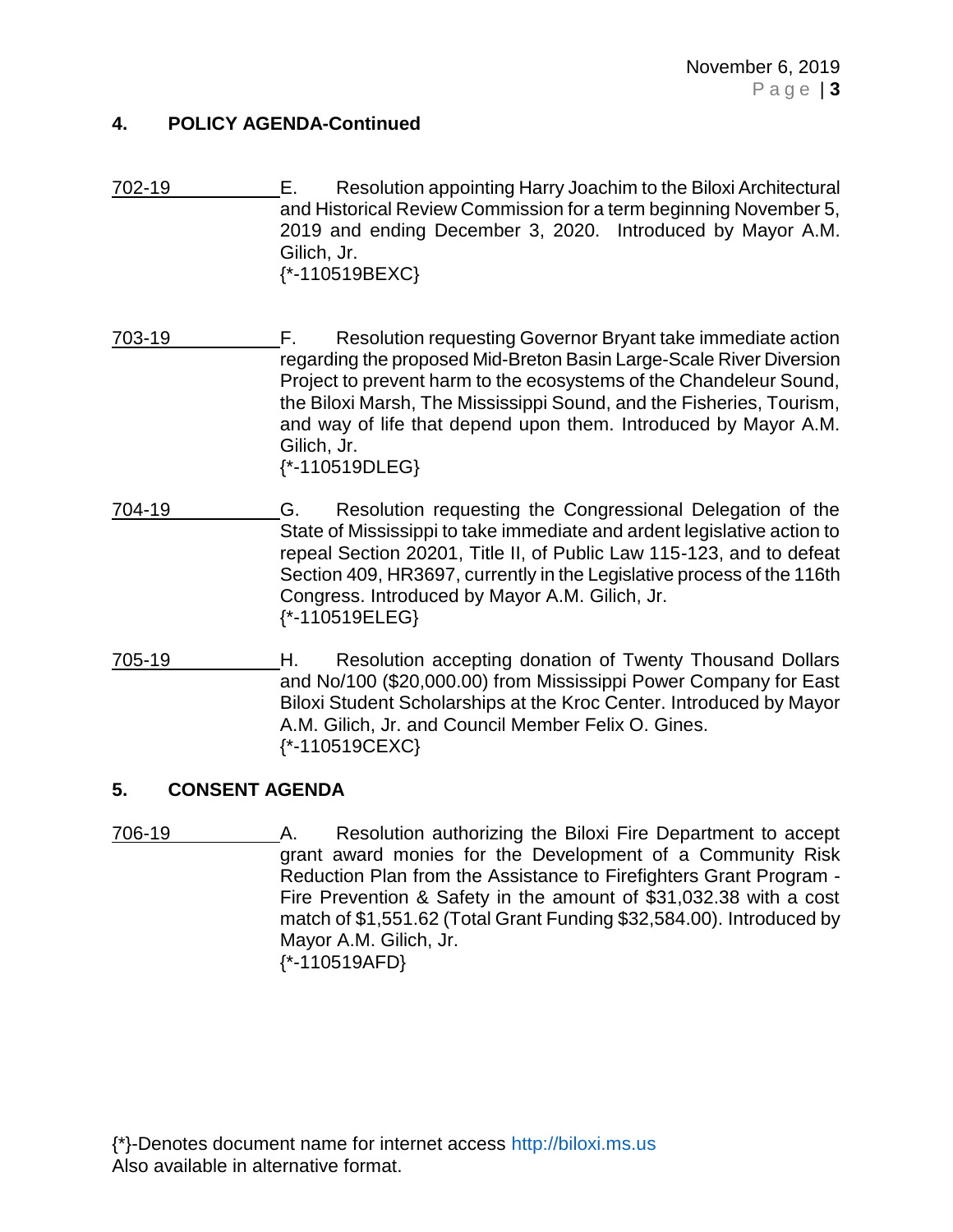- 707-19 B. Resolution to execute a sub-recipient agreement with the Gulf Coast Center for Nonviolence as approved in the program year 2019 Community Development Block Grant (CDBG) Action Plan, a component of the 2015-2019 CDBG Consolidated plan. Introduced by Mayor A.M. Gilich, Jr. {\*-110519AFSP}
- 708-19 C. Resolution to execute a sub-recipient agreement with Moore Community House as approved in the program year 2019 Community Development Block Grant (CDBG) Action Plan, a component of the 2015-2019 CDBG Consolidated plan. Introduced by Mayor A.M. Gilich, Jr. {\*-110519BFSP}
- 709-19 D. Resolution to execute a sub-recipient agreement with Open Doors Homeless Coalition as approved in the program year 2019 Community Development Block Grant (CDBG) Action Plan, a component of the 2015-2019 CDBG Consolidated plan. Introduced by Mayor A.M. Gilich, Jr. {\*-110519CFSP}
- 710-19 E. Resolution authoring the City of Biloxi to adopt the 2020-2024 Analysis of Impediments (AI) Plan, as part of a state wide collaboration with Mississippi HOME Corporation (MHC), a requirement under the U.S. Department of Housing & Urban Development CDBG Entitlement Program. Introduced by Mayor A.M. Gilich, Jr. {\*-110519DFSP}
- 711-19 F. Resolution authorizing expenditures to Biloxi Hardwood Club in the total amount of \$100.00 for advertisement in their basketball calendar. Introduced by Mayor A.M. Gilich, Jr. {\*-110519AEXC}
- 712-19 G. Resolution amending the municipal budget for fiscal year ending September 30, 2019, to include costs incurred for Hurricane Nate in this fiscal year's budget. Introduced by Mayor A.M. Gilich, Jr. {\*-110519AADM}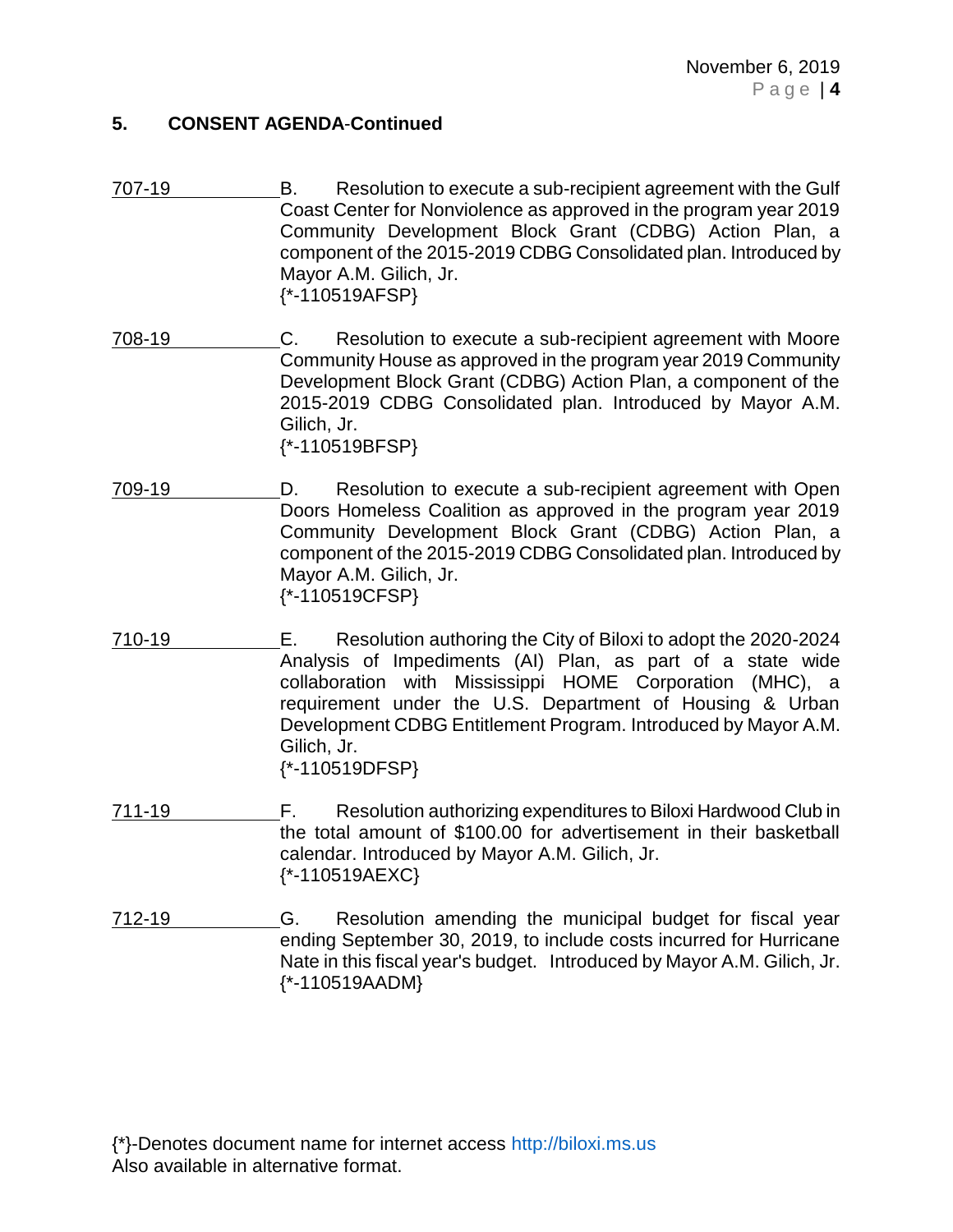- 713-19 H. Resolution amending the municipal budget for the fiscal year ending September 30, 2019, by transferring funds to cover the shortfall in the Group Health Fund. Introduced by Mayor A.M. Gilich, Jr. {\*-110519BADM}
- 714-19 I. Resolution amending the Fiscal Year 2019 municipal budget for the Omnibus Budget Amendment. Introduced by Mayor A.M. Gilich, Jr. {\*-110519CADM}
- 715-19 J. Resolution to approve and authorize the one-source purchase of services to grade baseball and softball fields at the Sports Complex from Alternative Turf Planer in the total amount of \$11,500.00. Funding: Parks & Recreation Budget. Introduced by Mayor A.M. Gilich, Jr. {\*-110519APUR}
- 716-19 K. Resolution to approve and authorize the lowest and best quote received for twelve sets of body armor from Midsouth Solutions in the total amount of \$7,890.00. Funding: Police Budget. Introduced by Mayor A.M. Gilich, Jr. {\*-110519BPUR}
- 717-19 L. Resolution to approve the purchase of ten computers for use by CID, CIU and SCU from Dell Computers in the total amount of \$16,817.61, as authorized by State of Mississippi EPL 3760. Funding: Police Budget. Introduced by Mayor A.M. Gilich, Jr. {\*-110519CPUR}
- 718-19 M. Resolution to approve the purchase of four radio systems for use in new vehicles from Hurricane Electronics in the total amount of \$15,958.56, as authorized by State of Mississippi EPL 3744. Funding: Police Budget. Introduced by Mayor A.M. Gilich, Jr. {\*-110519DPUR}
- 719-19 N. Resolution to approve and authorize the lowest and best quote received for one trailer for use by the Task Force from Affordable Trailer in the total amount of \$5,425.00. Funding: Police Budget via a grant. Introduced by Mayor A.M. Gilich, Jr. {\*-110519EPUR}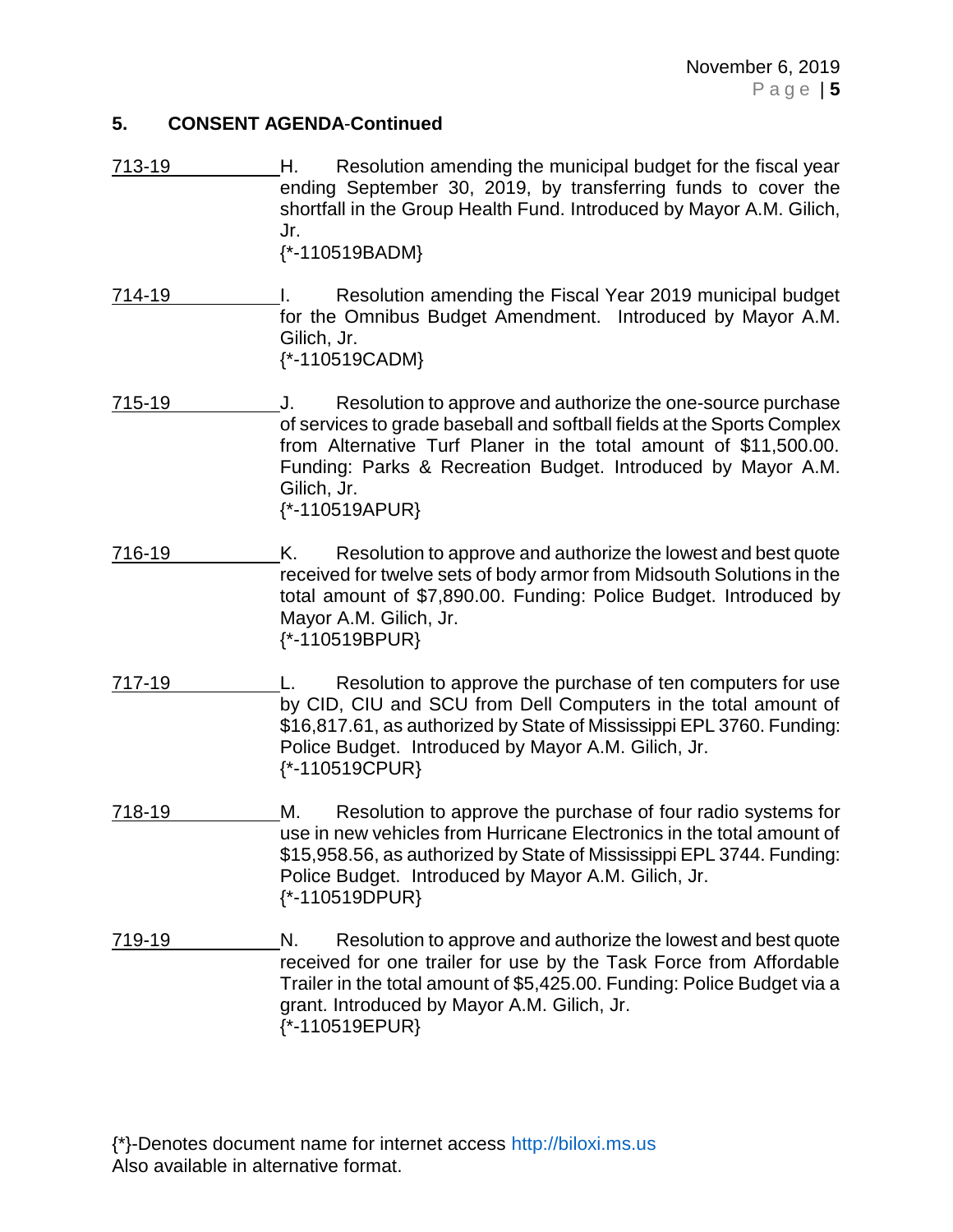- 720-19 O. Resolution to approve the purchase of ten radio systems for replacements and for newly hired employees from Hurricane Electronics in the total amount of \$25,590.20, as authorized by State of Mississippi EPL 3744. Funding: Police Budget. Introduced by Mayor A.M. Gilich, Jr. {\*-110519FPUR}
- 721-19 P. Resolution affirming the action and decision of the Building Official and authorizing special assessment of Tax Roll for demolition of a structure for City Parcel No. 1310A-03-027.000, owned by Thao Oanh Doan. Introduced by Mayor A.M. Gilich, Jr. {\*-110519ABD}
- 722-19 Q. Resolution authorizing settlement claim by the Estate of Braydon Hester. Introduced by Mayor A.M. Gilich, Jr. {\*-110519ALEG}
- 723-19 R. Resolution authorizing Change Order No. Four (4) to Standard Form of Agreement with DCD Construction, Inc. for Capital Project No. 1009: East Biloxi Public Access & Living Shoreline. Introduced by Mayor A.M. Gilich, Jr. {\*-110519ACON}
- 724-19 S. Resolution authorizing Amendment No. One (1) to Professional Services Agreement, dated May 7, 2018, with Brown, Mitchell & Alexander, Inc. for Capital Project No. 1009: East Biloxi Public Access & Living Shoreline. Introduced by Mayor A.M. Gilich, Jr. {\*-110519BCON}
- 725-19 T. Resolution authorizing Change Order No. Eleven (11) with Hemphill Construction Company, Inc. for the Hurricane Katrina Infrastructure Repair Program, South Contract, Areas BVW1&2 (KG632). Introduced by Mayor A.M. Gilich, Jr. {\*-110519CCON}
- 726-19 U. Resolution authorizing Change Order No. Three (3) with Necaise Brothers Construction Company, Inc. for the Hurricane Katrina Infrastructure Repair Program, Area EPT2 (KG635). Introduced by Mayor A.M. Gilich, Jr. {\*-110519DCON}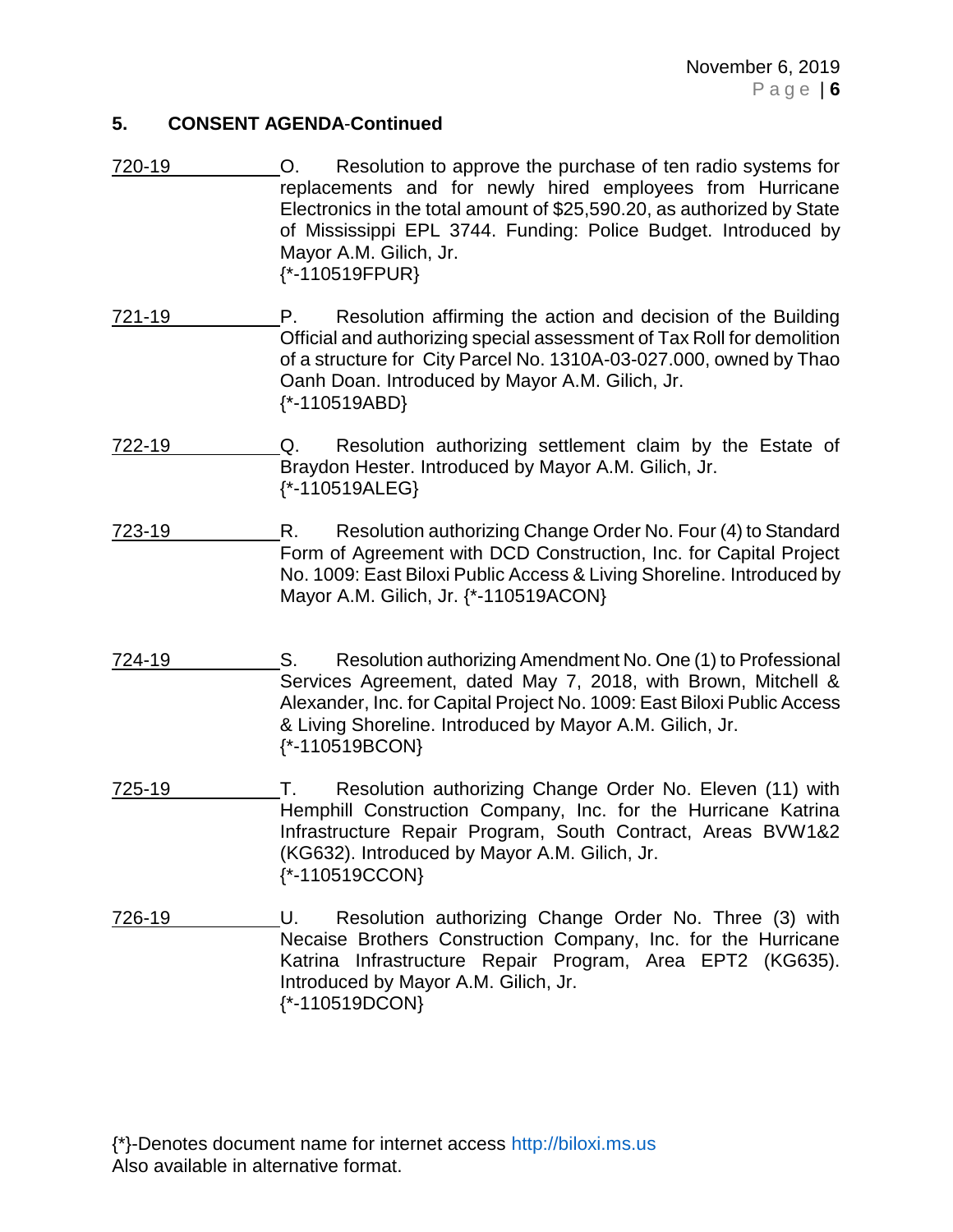November 6, 2019 P a g e | **7**

### **5. CONSENT AGENDA**-**Continued**

- 727-19 V. Resolution authorizing entry into Tidelands Award Grant Agreement with the Mississippi Department of Marine Resources (MDMR), accepting said grant, and amending the Municipal Budget for fiscal year ending September 30, 2020, to recognize grant funds into the budget for Capital Project No. 1056: Sediment Removal Phase II. Introduced by Mayor A.M. Gilich, Jr. {\*-110519ECON}
- 728-19 W. Resolution authorizing entry into Tidelands Award Grant Agreement with the Mississippi Department of Marine Resources (MDMR), accepting said grant, and amending the Municipal Budget for fiscal year ending September 30, 2020, to recognize grant funds into the budget for Capital Project No. 1054: Eagle Point Park Development. Introduced by Mayor A.M. Gilich, Jr. {\*-110519FCON}
- 729-19 X. Resolution increasing the threshold for the Capitalization of Equipment for the City of Biloxi. Introduced by Mayor A.M. Gilich, Jr. {\*-110519GCON}
- 730-19 Y. Resolution authorizing First Amendment to the Master Services Agreement for Professional Services with CDM Smith, Inc. f/k/a Camp Dresser & McKee, Inc. for the Hurricane Katrina Infrastructure Repair Program. Introduced by Mayor A.M. Gilich, Jr. {\*-110519HCON}
- 731-19 Z. Resolution authorizing First Amendment to the Master Services Agreement for Professional Services with Digital Engineering & Imaging, Inc. for the Hurricane Katrina Infrastructure Repair Program. Introduced by Mayor A.M. Gilich, Jr. {\*-110519ICON}
- 732-19 AA. Resolution authorizing purchase of four (4) fingerprint scanning devises from TimeClock Plus, LLC for use in the Department of Parks & Recreation and amending the Municipal Budget for fiscal year ending September 30, 2020. Introduced by Mayor A.M. Gilich, Jr. {\*-110519JCON}
- 733-19 BB. Resolution authorizing renewal of software as a Service Agreement with PowerDetails, LLC. Introduced by Mayor A.M. Gilich, Jr. {\*-110519KCON}

<sup>{\*}-</sup>Denotes document name for internet access [http://biloxi.ms.us](http://biloxi.ms.us/) Also available in alternative format.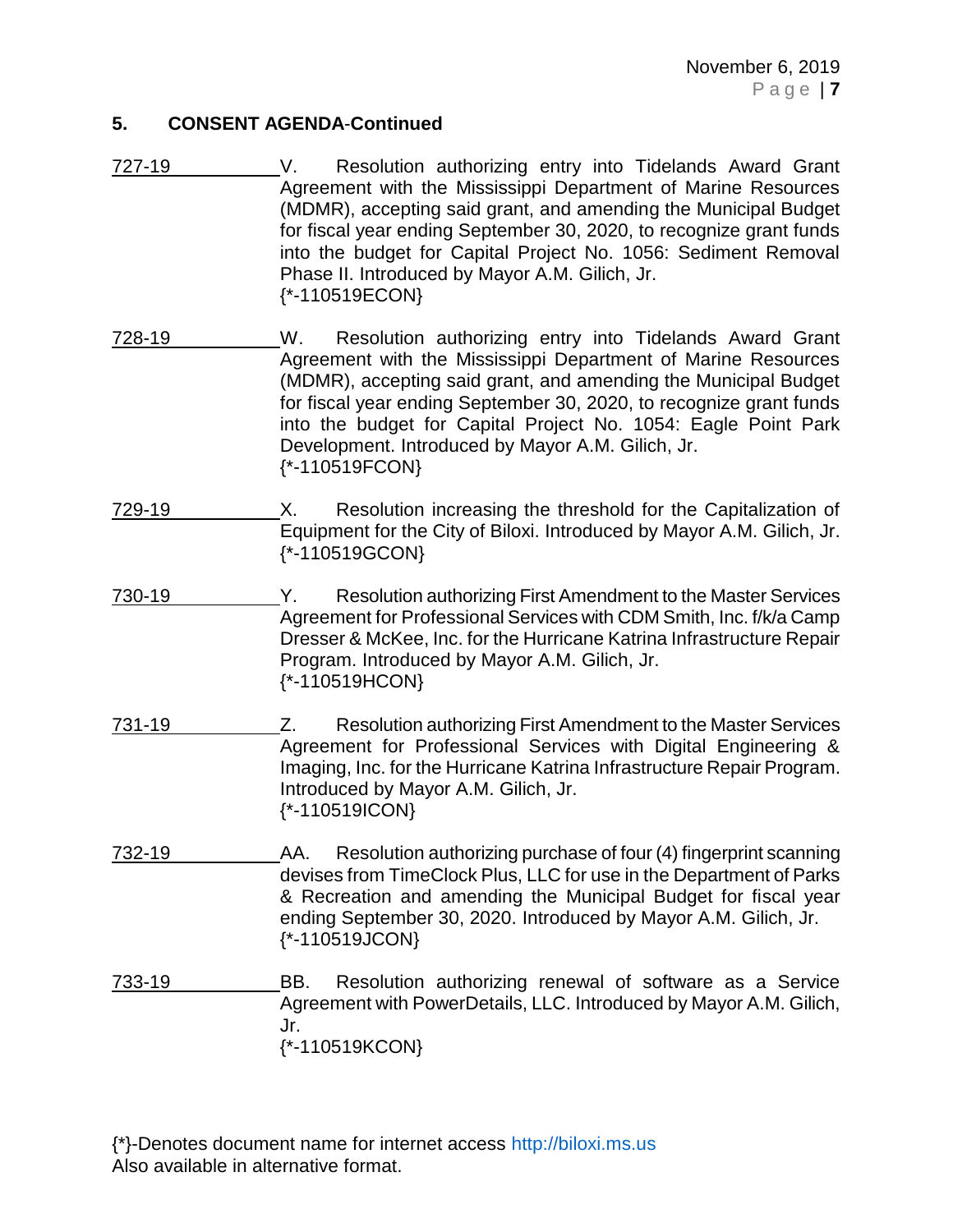- 734-19 CC. Resolution authorizing entry into Special Construction Agreement with AT&T Telecommunications for the relocation of utilities in connection with Capital Project No. 996: Keesler Gate Outside. Introduced by Mayor A.M. Gilich, Jr. {\*-110519LCON}
- 735-19 DD. Resolution authorizing and accepting the proposal of Cable One for the relocation of utilities in connection with Capital Project No. 996: Keesler Gate Outside. Introduced by Mayor A.M. Gilich, Jr. {\*-110519MCON}
- 736-19 EE. Resolution authorizing and accepting the proposal of Uniti Fiber for the relocation of utilities in connection with Capital Project No. 996: Keesler Gate Outside. Introduced by Mayor A.M. Gilich, Jr. {\*-110519NCON}
- 737-19 FF. Resolution authorizing Change Order No. One (1) to Standard Form of Agreement with J.E. Borries, Inc. for Capital Project No. 1055: Point Cadet Marina Repairs. Introduced by Mayor A.M. Gilich, Jr. {\*-110519OCON}
- 738-19 GG. Resolution accepting the bid of SCI, Inc. and authorizing entry into a Standard Form of Agreement for Capital Project No. 1032: Belle La Vie Parkway. Introduced by Mayor A.M. Gilich, Jr. {\*-110519PCON}
- 739-19 HH. Resolution amending the Capital Project Budget for the fiscal year ending September 30, 2020, to reflect actual revenues and expenditures as of September 30, 2019. Introduced by Mayor A.M. Gilich, Jr. {\*-110519QCON}
- 740-19 **II.** Resolution authorizing quarterly payments to Coast Transit Authority. Introduced by Mayor A.M. Gilich, Jr. {\*-110519RCON}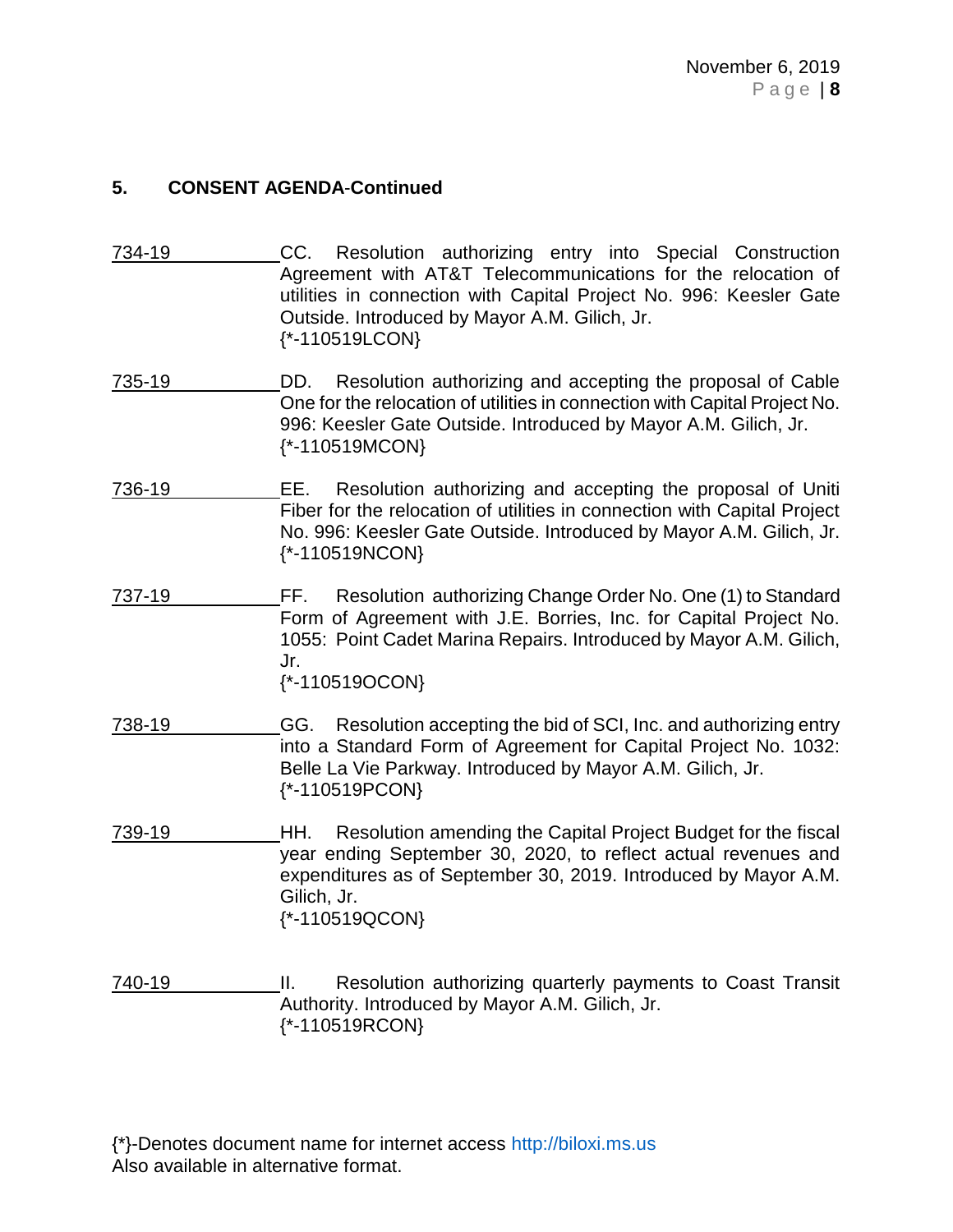741-19 JJ. Resolution amending Resolution No. 657-19 authorizing an administrative adjustment to just compensation, as established by prior resolution, for additional relocation costs in connection with property acquisitions for Capital Project No. 996: Keesler Gate Outside. Introduced by Mayor A.M. Gilich, Jr. {\*-110519SCON}

742-19 **KK. Resolution authorizing entry into Second Amended and Restated Lease ADD Agreement with the Original Beignet Factory, LLC for the lease of the Old Biloxi Library property. Introduced by Mayor A.M. Gilich, Jr. {\*-110519TCON}**

743-19 **LL. Resolution authorizing entry into Supplemental Agreement with K.R. ADD Borries Construction Company, Inc. for Capital Project No. 901: Popps Ferry Submarine Power Cable. Introduced by Mayor A.M. Gilich, Jr. {\*-110519UCON}**

### **6. CODE ENFORCEMENT HEARINGS**

30 day extension A. Federal National Mortgage Association, 1410E-06-008.000/257 Seal Avenue **2 week extension on October 22, 2019**

744-19 **7. ROUTINE AGENDA** {\*-110519RTN}

Section 1: To accept bids submitted by each vendor in the amount shown below as the lowest and/or best bid based on the recommendation of the Executive Branch to accept each such bid as follows:

> A. (Purchase No. 1) Basketball Uniforms/Parks and Recreation VENDOR – Ad-Wear AMOUNT – See Bid